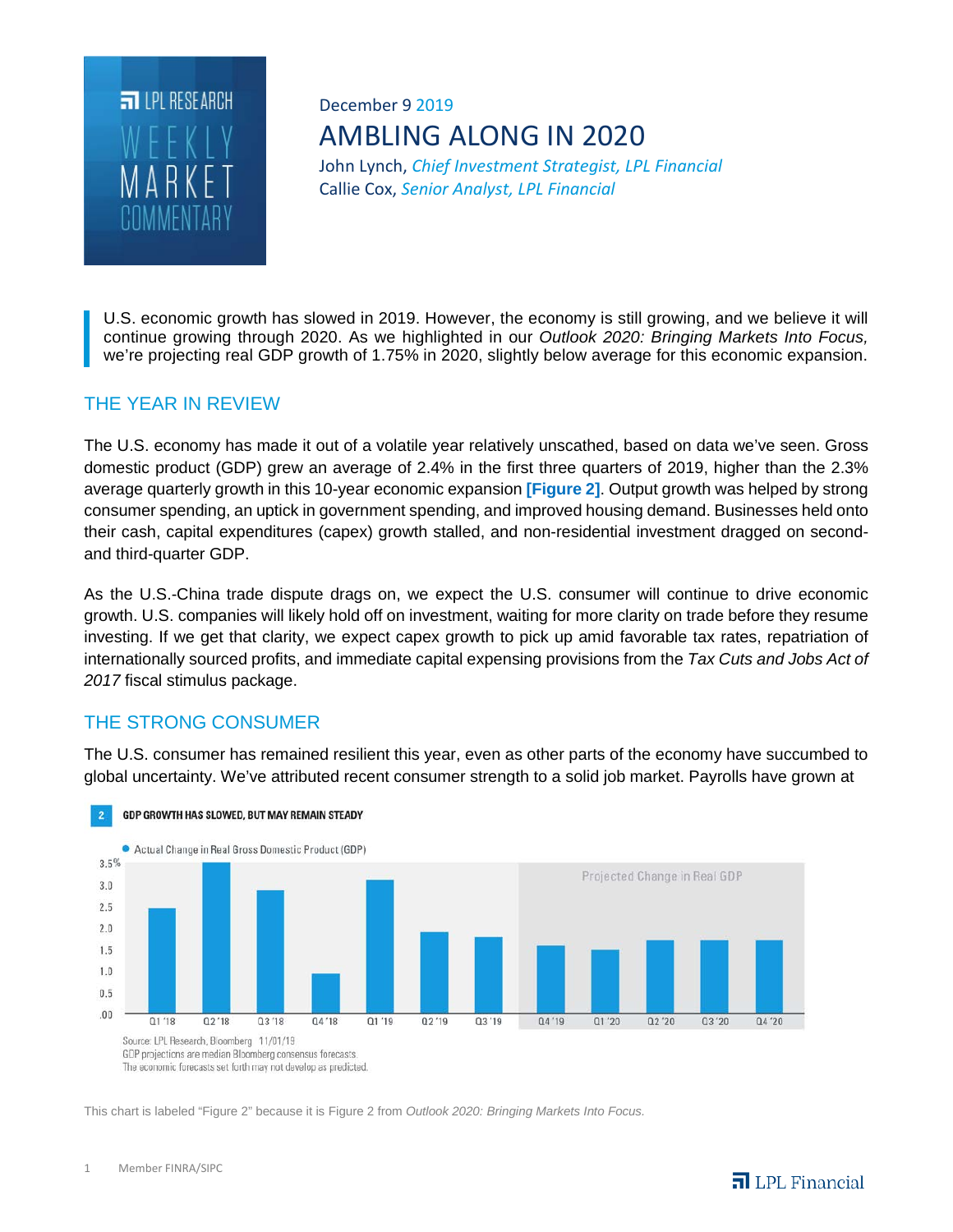

an above-average pace for the expansion, and wages have been rising at a 3% year over year clip—enough to buoy personal incomes without concern of overheating the economy. We expect the labor market to remain strong in 2020 with a low unemployment rate and contained unemployment claims, even if payrolls growth moderates. Low interest rates and tax cuts could also continue to pad consumers' wallets.

## HEALTHY INFLATION

Inflationary pressures have been healthy and a sign of economic strength recently. Consumer inflation also has picked up, showing U.S. companies still have ample pricing power, even though international trade tensions and slower global growth have weighed on producer prices. We believe economic factors currently benefiting consumers and businesses—full employment, moderate wage growth, and low interest rates—will help sustain healthy but manageable inflation going forward.

### FED ON HOLD, BUT FLEXIBLE

Generally, we're expecting the economic trends of 2019 to continue in 2020. If the economy chugs along and inflation remains manageable, we think the Federal Reserve (Fed) will stay in wait-and-see mode and keep its policy rate unchanged. Policymakers made it clear in the Fed's last post-meeting statement that October's 25 basis point (0.25%) rate cut—the third consecutive cut this year—would be the last for a while.

However, the Fed kept its options open by also stating that current monetary policy was appropriate as long as the U.S. economy performs as expected, and the policy could be changed if there is a "material reassessment of the economic outlook." That specific language was included to reflect the Fed's continued commitment to flexibility, especially in what could be a year of trade and political surprises. We think the Fed's flexibility could continue to support consumer and business confidence, and policymakers will be ready to adjust if conditions turn.

### ACROSS THE POND

The U.S. economy has ambled along at trend growth this year, but other global economies haven't fared as well. Germany has teetered on the cusp of recession, and Brexit (the United Kingdom's exit from the European Union) indecision continues to cloud the U.K.'s economic outlook. Deficit spending remains a challenge particularly in Italy—and the benefits of monetary policy have dwindled, despite the best efforts by the European Central Bank.

The picture has been no better in Japan. The U.S.-Japan trade agreement was encouraging, but the Japanese manufacturing sector has contracted for several months now, signaling growth could remain elusive. Auto tariffs continue to be a risk, and the consumption tax enacted October 1 further complicates matters.

We anticipate more growth opportunities in emerging markets' economies than developed as Europe and Japan continue to struggle with trade uncertainty, geopolitical concerns, and sluggish growth. In emerging markets, countries outside China may play a growing role.

#### RECESSION WATCH

The U.S. economy remains on solid footing as 2020 approaches. However, we are bound to have a recession at some time. When a recession does settle in eventually, we suspect it could be from a convergence of global

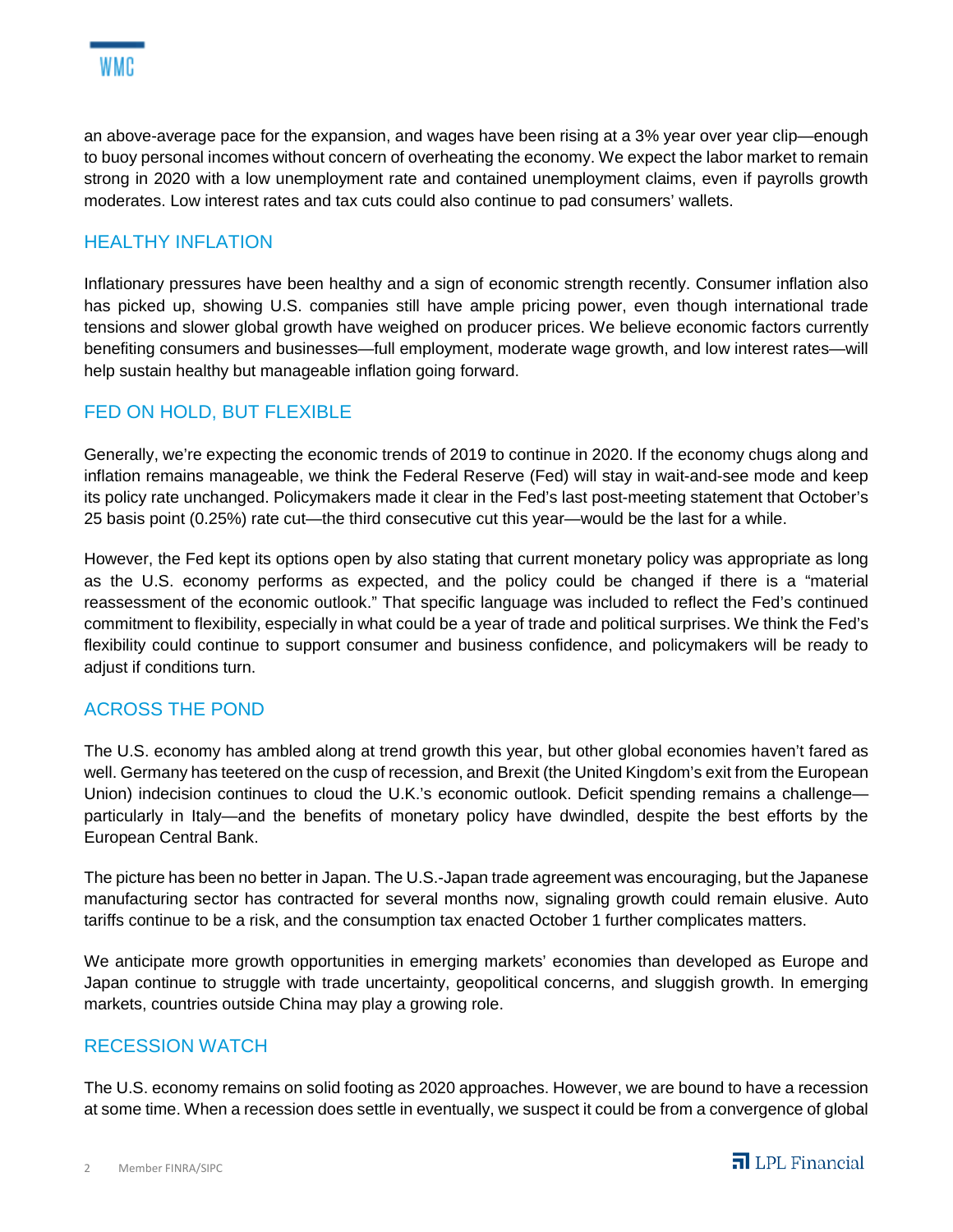

events, including a highly charged U.S. elections season, prolonged trade uncertainty, and continued weak economic growth in international developed countries. A recession starting in the fourth quarter of 2020 or first quarter of 2021 could be possible, but we don't think it's probable.

# OUTLOOK 2020

For more investment insights, read our newly released *Outlook 2020: Bringing Markets Into Focus*.

#### WEEKLY MARKET PERFORMANCE REPORT

Please see our new *Weekly Market Performance* report with insights on major asset classes.